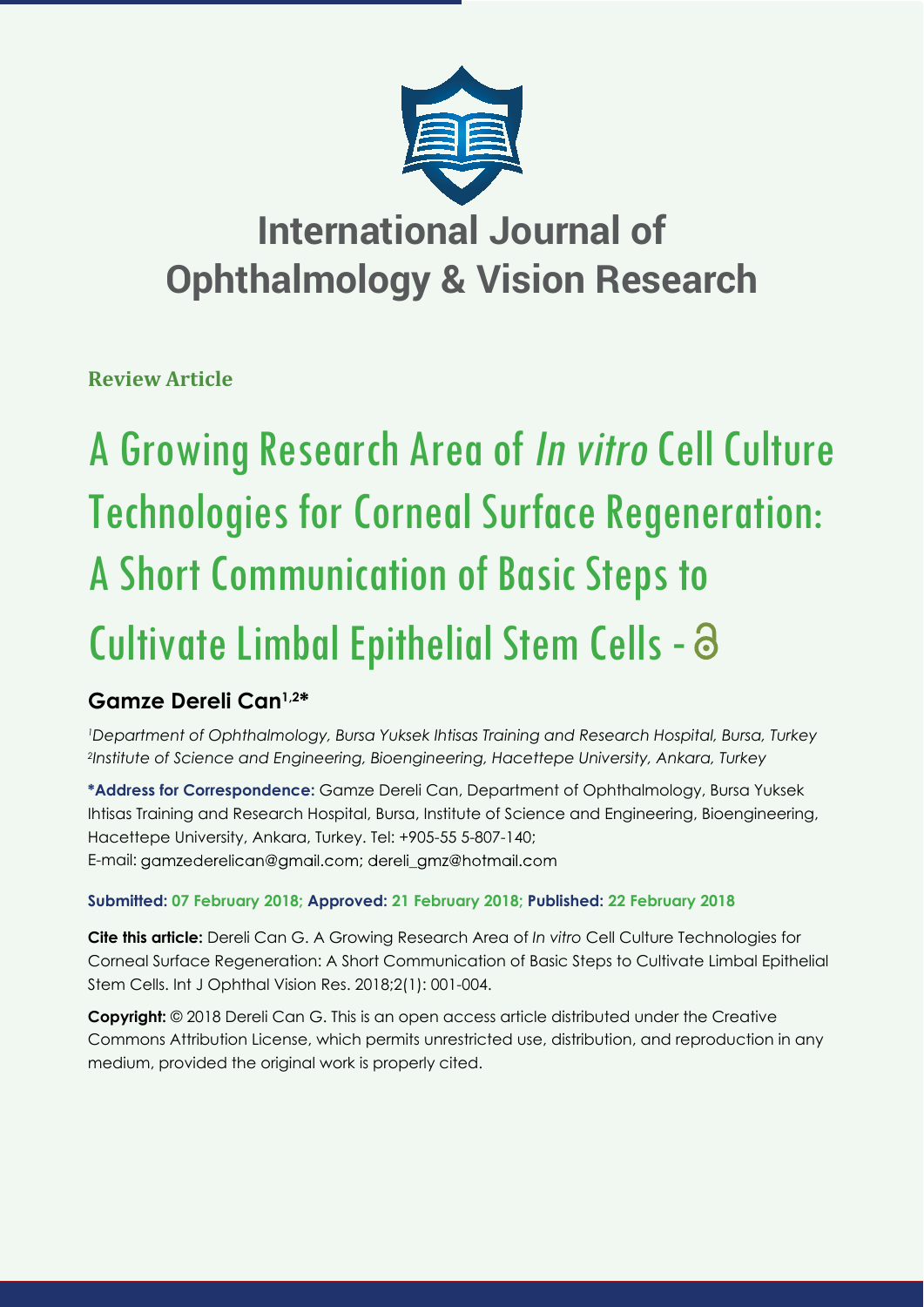#### **INTRODUCTION**

#### **Limbal stem cell niche and limbal stem cell deficiency**

Cornea is the outermost anterior layer of the eye ball which has unique optical and physio-mechanical properties to maintain good vision. A stratified squamous epithelium is continued with the conjunctival epithelium in the limbal area and create a protective stratum on the ocular surface to defend internal structure from environmental threats [1]. The dynamic equilibrium of the epithelial turnover is maintained by limbal niche where the Limbal Epithelial Stem Cells (LESCs) reside in an excellent arrangement. Palisades of Vogt form a sheltered region for LESCs to sustain their self-renewing capacity and act as a chief factory in order to preserve stem cell pool and proceed centripetal stem cell migration and differentiation into central corneal epithelial cells [2]. Various ocular or systemic disorders can disturb limbal area and cause decrease or loss of LESCs which is so-called Limbal Stem Cell Deficiency (LSCD). Clinically, it is diagnosed by the presence of conjunctival cells and vessels on the cornea. Because of the demolition of the LESC's barrier function in the limbal region, conjunctival cells can easily migrate through corneal surface and distort the optical clarity of the cornea. The symptoms including photophobia, epiphora, blepharospasm, reduced visual acuity, and severe pain resulted in extremely severe discomfort of the patient which is subsequently lead to decrease in the quality of life. To ensure the diagnosis, corneal impression cytology can be performed to visualize goblet cells in the specimen [3].

#### **Treatment strategies**

After definite diagnosis, treatment modalities come into question which depend on the severity of LSCD. To date, assorted methods have been established which have diverse success rates for both clinical and pre-clinical purposes. Initially, small-to-large pieces of limbal tissue (explant) obtained from auto- or allo-origin was transplanted to the diseased eye by Kenyon and Tseng in 1980s [4]. However, the major drawbacks such as requirement of large free grafts and possible induction of iatrogenic donor-site deficiency in the healthy eye for autograft procedure, and limited availability of qualified donor graft material and possible tissue rejection for allograft procedure cause the development of novel treatment strategies.

Together with the improvement in the field of cell and tissue culture, treatment modalities oriented toward cell therapies which in fact based on regenerative medicine. The initial report of Cultivated Limbal Epithelial Transplantation (CLET) by Pellegrini et al. [5] inspired investigators to explore different cell sources and cultivation methods to regenerate corneal surface [6]. Both established and developing techniques have been shown to be successful, however the question of which technique is the most innocuous for clinical purposes remains to be answered. Furthermore, a recent modification of limbal tissue transplantation; Simple Limbal Epithelial Transplantation (SLET) which actually is an *in vivo* epithelial co-culture of corneal and conjunctival cells on Human-Derived Amniotic Membrane (HAM) has gained popularity by some clinicians because of its ease of application and low cost [7].

#### **Basic principles of** *in vitro* **limbal epithelial stem cell cultivation**

**Tissue and cell sources:** In order to regenerate corneal surface various tissue and cell sources have been demonstrated such as cadaver or living donor (allograft) limbal tissue, patient's healthy eye limbal tissue (autograft), oral mucosal cells, nasal mucosal cells, Mesenchymal Stem Cells (MSCs), Induced Pluripotent Stem Cells (IPSCs), and cell lines obtained from cell banks [6,8-12]. Although this highly wealthy cell and tissue source, limbal explant tissue obtained from an auto- or allo-origin are generally the most popular preferences for researchers because of their proximity to natural limbal niche. Oral mucosal cells are the second most preferred cell source not only for corneal surface but also conjunctival and whole ocular surface regeneration [11]. More recently, bone marrow- or adipose-derived MSCs have increasingly gained popularity because of their high capacity to differentiate epithelial, stromal or endothelial cells which are three main cell types of corneal layers [9,13]. Another cell source is a reprogrammed stem cell, called IPSC, that has been first discovered in 2006 at Kyoto University. Yamanaka et al. identified some alternative methods that would provide specialized adult cells to be reprogrammed to an embryonic stem cell-like state. Since this initial discovery, investigators opened up exciting possibilities to treat various ocular diseases such as age related macular degeneration, Stargardt disease, and LSCD [10]. The similarity between embryonic stem cells and IPSCs means that this kind of cells can be used to derive any kind of cell type in the human body under precisely controlled cell culture conditions and may also provide an unlimited supply of regeneration capacity for many patients with untreatable diseases.

**Isolation of LESCs via limbal explant & enzymatic digestion**  methods: After the obtainment of limbal tissue (explant) from the other eye, cadaver, or a living donor the specimen transferred to laboratory in OptisolTM solution under sterile conditions. There are two ways to isolate desired cells (LESCs): (i) enzymatic digestion method, (ii) limbal explant cultivation. The former consists of a serial of enzymatic treatment including collagenase and trypsin to separate epithelial stem cells from basal membrane and adjacent cells such as melanocytes, stromal cells, and dendritic cells [14,15]. Following this, the cell suspension transferred to culture surface and wait for the individual cells to attach and proliferate on the substratum. However, because of the disruption of the niche structure and leave the cells alone without the support of a real limbal mechanical support, the cells can be slogged to exhibit stem cell characteristics. The latter does not require any enzymatic transaction in which the limbal tissue specimen directly transferred to culture surface to obtain migrating cells that are supposed to be LESCs [15,16]. Nevertheless, it is important to provide *in vivo* niche standards to induce stem cell migration towards the culture substratum with appropriate surface treatments and medium formulations. There have been several culture conditions consisting of defined medium formulations to differentiate various cell types into corneal epithelial progenitor cells [17]. The debate on which technique is the better way to achieve desired success has still been proceeded among researchers, therefore investigators can choose the cultivation method based on their laboratory experience.

**Culture conditions (substratum & medium):** Another hot point is the scheme of the cell culture conditions including cell culture substratum and medium. The initial green medium consisting of Dulbecco's Modified Eagle Medium (DMEM)/F12 with fetal bovine serum, cholera toxin, insulin, hydrocortisone, L-glutamine, and antibiotics was determined in 1975 [18]. However, the ingredients exhibit non-optimal level of biosafety in terms of their production process and origin such as bacterial cultures on bovine brain broth and fetal calf serum [19-21]. Therefore, the risk of micro-chimerism, immune rejections, and transmission of pathogens are still existed that are really harmful for individual's life. Similarly, the culture surface modifications with murine NIH 3T3 feeder layer, HAM,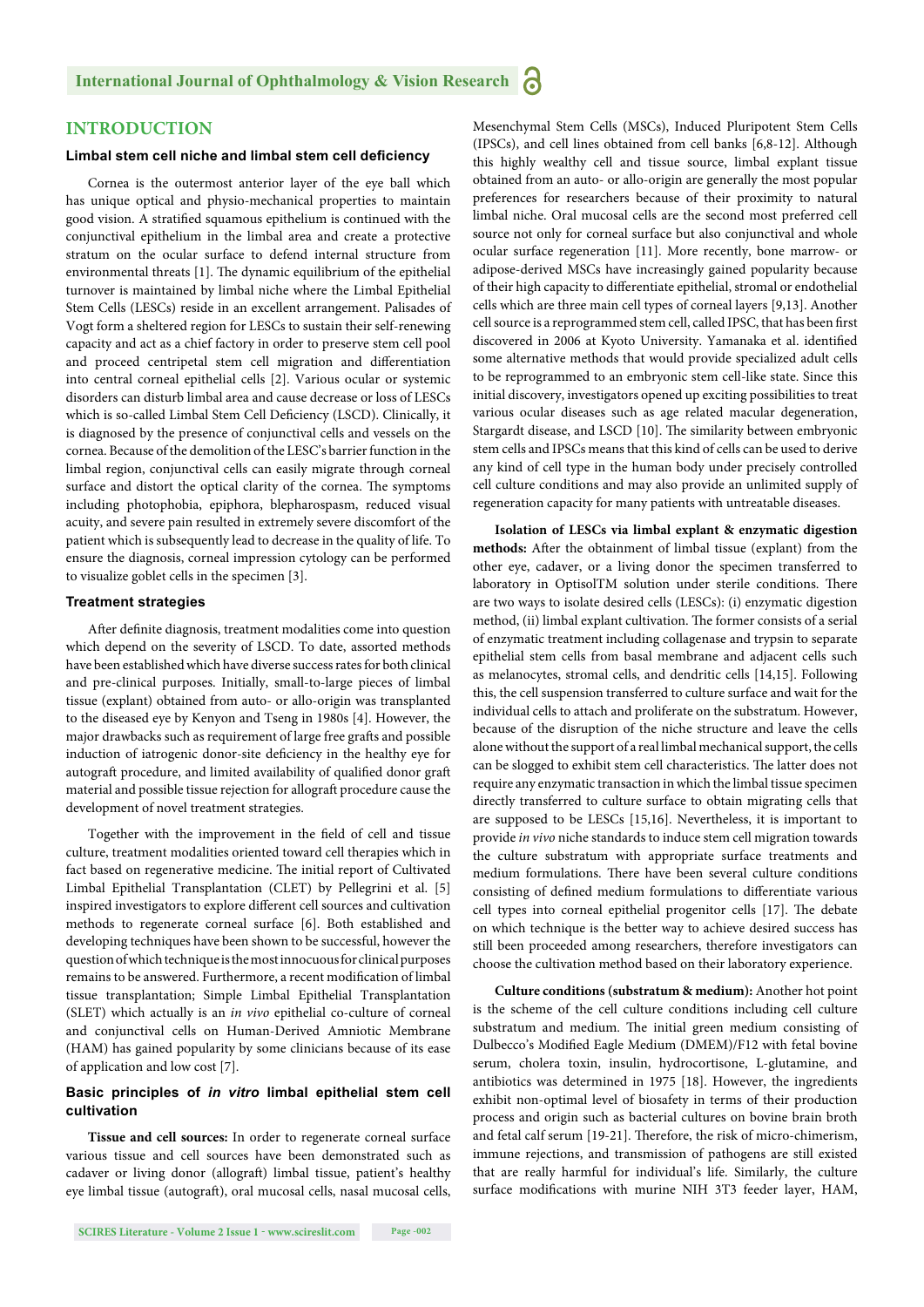#### **International Journal of Ophthalmology & Vision Research** Ы

and commercially available collagen or fibrin matrices are known to pose the threat of transmission of animal-derived pathogens, donor tissue-derived infections, and even high cost [22,23]. Recently, the attempt was made by some researchers to minimize the amount of biohazardous ingredient in culture formulations that is called xenobiotic-free cell culture systems. To this end, feeder free conditions and human-derived carriers, feeder cells, and serum have been reported with various success rates [19-21,24,25]. Additionally, hyaluronan hydrogel scaffold-based xeno-free culture system that provided ready-to-use cell monolayer was proposed to maintain similar characteristics of native corneal epithelium [26]. Because the main goal is to achieve nearly the same success rates with the conventional methods, investigators are still try to introduce the safer and applicable cell culture system.

**Cell sheet technology:** Cell Sheet Technology (CST) is a bottomup approach of tissue engineering in which nanotechnological cell culture surface treatment is applied [27]. During the 2000s, Yamato et al. discovered a novel surface modification method using a temperature-responsive polymer named Poly (N-Isopropylacrylamide) (PNIPAM) to obtain an intact cell sheet at the end of the cell culture procedure [28]. In this technology, the PNIPAM polymer is covalently grafted onto the cell culture dish surface with a thickness of 20-30 nm that allows to control of cell adhesion and detachment because of its shifting hydrophobichydrophilic feature in a temperature-responsive way [29]. The surface is relatively hydrophobic at 37°C but turns hydrophilic under Lower Critical Solution Temperature (LCST) which is generally about 32°C. Similar to conventional cell culture methods, epithelial cells adhere, spread, and proliferate on the cell culture dish surface at hydrophobic state (37°C), then the temperature is reduced below LCST (32°C) that allows the polymer chains to lengthen and push the contiguous cell sheet without detriment to cell-cell junctions and Extracellular Matrix (ECM) [30]. Because of the lack of any proteolytic enzymatic interaction, cells can keep their surface characteristics, especially receptor and junction proteins, therefore a functional small tissue construct can be obtained with cells that have native functions [28]. By this technology, the use of carrier and feeder layer is excluded which facilitates to create a biologically safe cell culture condition. The cell sheet includes deposited ECM that enables direct transplantation of cell sheets to host tissues without fixative or sutures that increases patient's comfort during and after the surgery [31]. Moreover, a multi-layered cell sheet can be obtained by automated cell culture system to mimic the corneal real structure *in vivo* [32].

**Characterization:** Before the clinical applications, harvested cell sheets have to be characterized with various methods such as morphological imaging with Phase Contrast Microscopy (PCM) or Scanning Electron Microscopy (SEM), putative marker expression with immunohistochemical staining or flow cytometry, and gene expression with Polymerase Chain Reaction (PCR). During the cell culture studies, the proliferating or outgrowth cells can be visualized by live cell imaging systems (Juli<sup>TM</sup>) or PCM. The small cells that have round to cobblestone-like morphology and high nucleus-tocytoplasm ratio refer to LESC-like state that can easily discriminated from fibroblastic cells. However, advanced staining procedures like skeleton/nucleus staining and live/dead staining can be performed to investigate the morphology and viability of harvested cells. Although the morphological imaging shows us a lot of cue to suppose the cell origin, protein and gene expression analysis should be performed for definite characterization. For this reason, to prove stemness of

the cells putative stem cell markers such as tumor protein 63, ATPbinding cassette protein2, and integrin α9β1 used for the analysis. Differentiated epithelial cell markers (K3, connexin 43, K12) may also be used for the discrimination of central corneal epithelial cells from LESCs [33,34]. Apart from the cell stemness, it is also very important to show cellular interactions over specific membrane proteins to prove the functionality of the acquired cell sheet. Investigators should perform all the analysis in accordance with the manufacturer's recommendations to rule-out incorrect results.

Transplantation: The last and the most important step is to safely transplant the harvested cell sheet to host tissue. The HAM is the most preferred carrier that serve a basal membrane function for cells to grow, migrate and proliferate easily on it. Additionally, a continuous cell sheet constructed onto a HAM can be transferred to surgery room under sterile conditions that allows surgeons to fix the cell sheet onto the cornea with fixative glues or sutures. However, a more recent technology, CST, offers superior proposal that does not required additional surgical material to secure the cell sheet. Because of the shortcomings of the HAM such as biological instability, lack of optimized preparation protocols, and risk of contamination and transmission of infection, CST is a conceivable procedure to cultivate and transplant the LESCs [31].

#### **CONCLUSION**

*In vitro* LESC culture in the treatment of LSCD is a recent development in the field of tissue engineering and regenerative medicine. After the initial report by Pellegrini et al, too many investigations have been published for the best pre-clinical and clinical success, however the technique of LESC expansion is in its infancy. In the years to come, with the improvement of understanding of limbal niche and LESC characteristics the best way to obtain high success rates will be emerged. Consequently, the importance of the cell therapies should be elaborately considered and the effort for the discovery of new definite cell culture methods should be spent which will provide to prevent the development of LSCD in the first place.

#### **REFERENCES**

- 1. DelMonte DW, Kim T. Anatomy and physiology of the cornea. J Cataract Refract Surg. 2011; 37: 588-598. https://goo.gl/UCk7H2
- 2. Dua HS, Azuara Blanco A. Limbal stem cells of the corneal epithelium. Surv Ophthalmol. 2000; 44: 415-25. https://goo.gl/taWU3U
- 3. Dua HS, Saini JS, Azuara Blanco A, Gupta P, Limbal stem cell deficiency: concept, aetiology, clinical presentation, diagnosis and management. Indian J Ophthalmol. 2000; 48: 83-92. https://goo.gl/yR6YUX
- 4. Kenyon KR, Tseng SC. Limbal autograft transplantation for ocular surface disorders, Ophthalmology. 1989; 96: 709-722. https://goo.gl/m6wjtr
- 5. Pellegrini G, Traverso CE, Franzi AT, Zingirian M, Cancedda R, De Luca M. Long-term restoration of damaged corneal surfaces with autologous cultivated corneal epithelium. Lancet. 1997; 349: 990-993. https://goo.gl/YvGHoh
- 6. Shortt AJ, Secker GA, Notara MD, Limb GA, Khaw PT, Tuft SJ, et al. Transplantation of *ex vivo* cultured limbal epithelial stem cells: a review of techniques and clinical results. Surv Ophthalmol. 2007; 52: 483-502.
- 7. Sangwan VS, Basu S, MacNeil S, Balasubramanian D. Simple limbal epithelial transplantation (SLET): a novel surgical technique for the treatment of unilateral limbal stem cell deficiency. Br J Ophthalmol. 2012; 96: 931-934. https://goo.gl/P7NMpF
- 8. Koizumi N, Inatomi T, Suzuki T, Sotozono C, Kinoshita S. Cultivated corneal epithelial stem cell transplantation in ocular surface disorders. Ophthalmology. 2001; 108: 1569-74. https://goo.gl/Ymw6FH